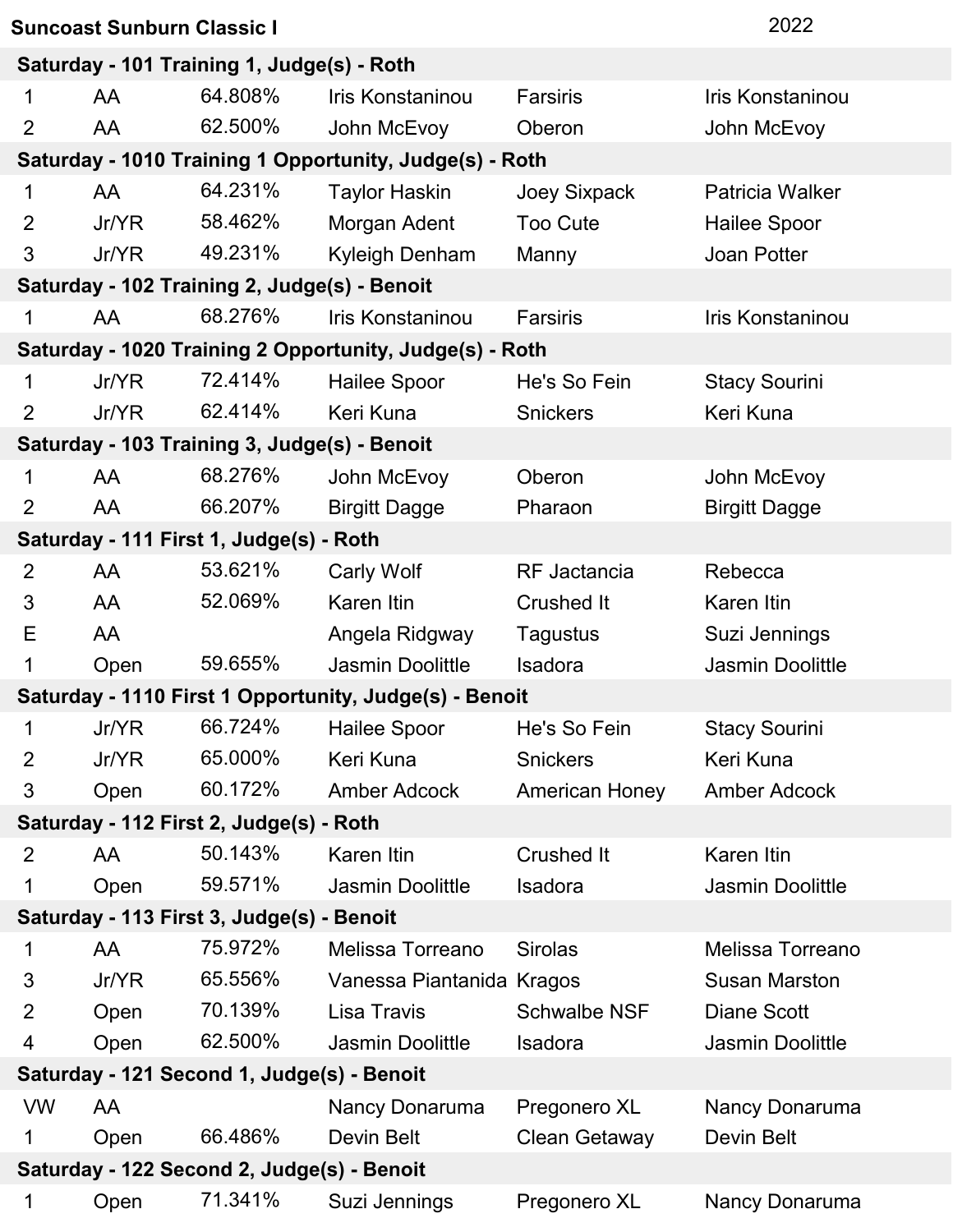| Suncoast Sunburn Classic I | 2022 |
|----------------------------|------|
|                            |      |

| Saturday - 123 Second 3, Judge(s) - Benoit                   |       |                                            |                                                        |                                         |                      |  |
|--------------------------------------------------------------|-------|--------------------------------------------|--------------------------------------------------------|-----------------------------------------|----------------------|--|
| 1                                                            | AA    | 69.286%                                    | Melissa Torreano                                       | Alice In Wonderland Melissa Torreano    |                      |  |
| Saturday - 1230 Second 3 Opportunity, Judge(s) - Roth        |       |                                            |                                                        |                                         |                      |  |
| 1                                                            | AA    | 60.119%                                    | <b>Susan Marston</b>                                   | Othello                                 | <b>Susan Marston</b> |  |
|                                                              |       |                                            | Saturday - 13 Intro C Opportunity, Judge(s) - Benoit   |                                         |                      |  |
| $\mathbf 1$                                                  | AA    | 66.750%                                    | Samantha Heaton                                        | Joey Six Pack                           | Patricia Walker      |  |
| $\mathbf 1$                                                  | Jr/YR | 68.250%                                    | Sydney Karczewski                                      | <b>Flash Scott Riley</b>                | <b>Joan Potter</b>   |  |
| $\overline{2}$                                               | Jr/YR | 67.750%                                    | Sedona Wambold                                         | Manny                                   | <b>Joan Potter</b>   |  |
| 3                                                            | Jr/YR | 66.250%                                    | Myla Young                                             | Too Cute                                | Hailee Spoor         |  |
|                                                              |       | Saturday - 131 Third 1, Judge(s) - Roth    |                                                        |                                         |                      |  |
| 1                                                            | Open  | 60.541%                                    | Suzi Jennings                                          | <b>Serrat MOR</b>                       | Nancy Donaruma       |  |
|                                                              |       | Saturday - 132 Third 2, Judge(s) - Roth    |                                                        |                                         |                      |  |
| 1                                                            | Open  | 56.184%                                    | Suzi Jennings                                          | <b>Serrat MOR</b>                       | Nancy Donaruma       |  |
|                                                              |       | Saturday - 133 Third 3, Judge(s) - Roth    |                                                        |                                         |                      |  |
| 1                                                            | AA    | 60.375%                                    | Kim Roche                                              | Zyrion                                  | Kim Roche            |  |
| 2                                                            | AA    | 59.250%                                    | <b>Birgitt Dagge</b>                                   | <b>Black Jack</b>                       | <b>Birgitt Dagge</b> |  |
| 3                                                            | AA    | 56.125%                                    | <b>Wendy Mantell</b>                                   | Adonis                                  | <b>Wendy Mantell</b> |  |
| 1                                                            | Open  | 65.250%                                    | Pamela Aide                                            | <b>Satisfaction HW</b>                  | Pamela Aide          |  |
|                                                              |       | Saturday - 141 Fourth 1, Judge(s) - Roth   |                                                        |                                         |                      |  |
| $\mathbf 1$                                                  | AA    | 60.000%                                    | Kim Roche                                              | Zyrion                                  | Kim Roche            |  |
| $\overline{2}$                                               | AA    | 55.385%                                    | Lori Roe                                               | M. Dante Z                              | Lori Roe             |  |
|                                                              |       | Saturday - 143 Fourth 3, Judge(s) - Benoit |                                                        |                                         |                      |  |
| 1                                                            | Open  | 64.861%                                    | Pamela Aide                                            | <b>Satisfaction HW</b>                  | Pamela Aide          |  |
|                                                              |       |                                            | Saturday - 150 FEI Prix St. Georges, Judge(s) - Benoit |                                         |                      |  |
| 2                                                            | AA    | 62.206%                                    | Deborah Sacks                                          | <b>SRF Mack the Knife Devon Pomeroy</b> |                      |  |
| 1                                                            | Open  | 63.676%                                    | <b>Hilda Donahue</b>                                   | Capelo                                  | <b>Susan Sackett</b> |  |
| Saturday - 152 FEI Intermediate II, Judge(s) - Benoit        |       |                                            |                                                        |                                         |                      |  |
| 1                                                            | AA    | 61.912%                                    | <b>Birgitt Dagge</b>                                   | Laxwell                                 | <b>Birgitt Dagge</b> |  |
| Saturday - 160 FEI Grand Prix, Judge(s) - Benoit             |       |                                            |                                                        |                                         |                      |  |
| 1                                                            | AA    | 57.609%                                    | Meghan Watt                                            | <b>Madrigal MC</b>                      | Meghan Watt          |  |
| $\overline{2}$                                               | AA    | 56.196%                                    | Meghan Watt                                            | <b>Invicto MC</b>                       | Meghan Watt          |  |
| Saturday - 165 Training - Fourth Levels TOC, Judge(s) - Roth |       |                                            |                                                        |                                         |                      |  |
|                                                              | AA    | 55.676%                                    | Nancy Donaruma                                         | Pregonero XL                            | Nancy Donaruma       |  |
|                                                              | AA    | 45.854%                                    | Angela Ridgway                                         | <b>Tagustus</b>                         | Suzi Jennings        |  |
| 1                                                            | AA    | 72.759%                                    | <b>Birgitt Dagge</b>                                   | Pharaon                                 | <b>Birgitt Dagge</b> |  |
| 3                                                            | AA    | 62.500%                                    | <b>Carly Wolf</b>                                      | <b>RF</b> Jactancia                     | Rebecca              |  |
| 4                                                            | AA    | 61.750%                                    | <b>Wendy Mantell</b>                                   | Adonis                                  | <b>Wendy Mantell</b> |  |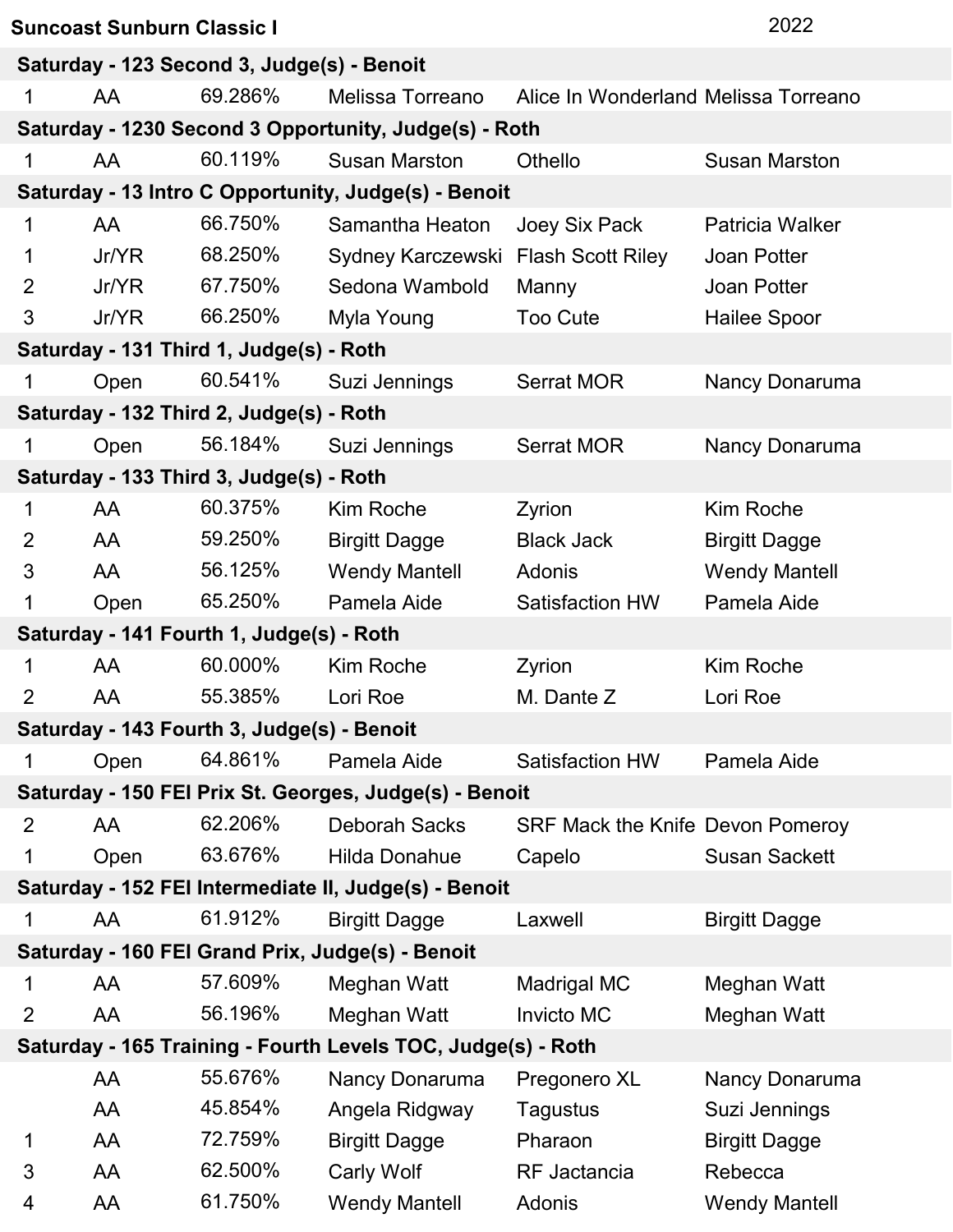| 2022<br><b>Suncoast Sunburn Classic I</b>               |       |                                            |                                                                             |                          |                        |  |
|---------------------------------------------------------|-------|--------------------------------------------|-----------------------------------------------------------------------------|--------------------------|------------------------|--|
| 5                                                       | AA    | 59.500%                                    | <b>Birgitt Dagge</b>                                                        | <b>Black Jack</b>        | <b>Birgitt Dagge</b>   |  |
| 6                                                       | AA    | 58.611%                                    | Carly Wolf                                                                  | Atlas                    | Carly Wolf             |  |
| S                                                       | AA    |                                            | Melissa Torreano                                                            | <b>Sirolas</b>           | Melissa Torreano       |  |
| $\overline{2}$                                          | Jr/YR | 63.889%                                    | Vanessa Piantanida Kragos                                                   |                          | <b>Susan Marston</b>   |  |
|                                                         |       |                                            | Saturday - 166 FEI Level or Equivalent TOC, Judge(s) - Roth                 |                          |                        |  |
| 1                                                       | Open  | 60.294%                                    | <b>Hilda Donahue</b>                                                        | Capelo                   | <b>Susan Sackett</b>   |  |
|                                                         |       |                                            | Saturday - 180 USDF MFS TOC, Judge(s) - Roth                                |                          |                        |  |
| 1                                                       | AA    | 56.000%                                    | Lori Roe                                                                    | M. Dante Z               | Lori Roe               |  |
|                                                         |       |                                            | Saturday - 185 FEI MFS TOC, Judge(s) - Roth                                 |                          |                        |  |
| 1                                                       | Open  | 68.500%                                    | Sharon Jerdeman                                                             | <b>Summer Solstice</b>   | Sharon Jerdeman        |  |
| $\overline{2}$                                          | Open  | 66.025%                                    | Pamela Aide                                                                 | <b>Brunello</b>          | Pamela Aide            |  |
|                                                         |       |                                            | Saturday - 193 Materiale 4-5 Yr Old Mares, Judge(s) - Benoit                |                          |                        |  |
| 1                                                       | AA    | 82.000%                                    | <b>Amberly Foster</b>                                                       | Secretive DVE            | <b>Amberly Foster</b>  |  |
|                                                         |       |                                            | Saturday - 194 Materiale 4-5 Yr Old Stallions & Geldings, Judge(s) - Benoit |                          |                        |  |
| 1                                                       | AA    | 80.000%                                    | Carly Wolf                                                                  | Atlas                    | <b>Carly Wolf</b>      |  |
|                                                         |       | Sunday - 201 Training 1, Judge(s) - Benoit |                                                                             |                          |                        |  |
| 1                                                       | AA    | 70.385%                                    | Iris Konstaninou                                                            | Farsiris                 | Iris Konstaninou       |  |
| $\overline{2}$                                          | AA    | 67.692%                                    | Samantha Heaton                                                             | Joey Six Pack            | <b>Patricia Walker</b> |  |
| 3                                                       | AA    | 59.423%                                    | John McEvoy                                                                 | Oberon                   | John McEvoy            |  |
|                                                         |       |                                            | Sunday - 2010 Training 1 Opportunity, Judge(s) - Roth                       |                          |                        |  |
| 1                                                       | Jr/YR | 65.192%                                    | Piper Lilburn                                                               | <b>Flash Scott Riley</b> | Joan Potter            |  |
|                                                         |       | Sunday - 202 Training 2, Judge(s) - Roth   |                                                                             |                          |                        |  |
| 1                                                       | AA    | 63.448%                                    | Iris Konstaninou                                                            | <b>Farsiris</b>          | Iris Konstaninou       |  |
| Sunday - 2020 Training 2 Opportunity, Judge(s) - Benoit |       |                                            |                                                                             |                          |                        |  |
| 1                                                       | Jr/YR | 72.069%                                    | Piper Lilburn                                                               | <b>Flash Scott Riley</b> | Joan Potter            |  |
| $\overline{2}$                                          | Jr/YR | 70.172%                                    | Keri Kuna                                                                   | <b>Snickers</b>          | Keri Kuna              |  |
| 1                                                       | Open  | 67.069%                                    | Natali Lilburn                                                              | Manny                    | Joan Potter            |  |
| Sunday - 203 Training 3, Judge(s) - Roth                |       |                                            |                                                                             |                          |                        |  |
| 1                                                       | AA    | 68.103%                                    | <b>Birgitt Dagge</b>                                                        | Pharaon                  | <b>Birgitt Dagge</b>   |  |
| 2                                                       | AA    | 56.724%                                    | John McEvoy                                                                 | Oberon                   | John McEvoy            |  |
| Sunday - 2030 Training 3 Opportunity, Judge(s) - Roth   |       |                                            |                                                                             |                          |                        |  |
| 1                                                       | Open  | 64.655%                                    | Natali Lilburn                                                              | Manny                    | <b>Joan Potter</b>     |  |
| Sunday - 211 First 1, Judge(s) - Benoit                 |       |                                            |                                                                             |                          |                        |  |
| $\mathbf 1$                                             | AA    | 69.483%                                    | Carly Wolf                                                                  | RF Jactancia             | Rebecca                |  |
| $\overline{2}$                                          | AA    | 55.517%                                    | Karen Itin                                                                  | <b>Crushed It</b>        | Karen Itin             |  |
| S                                                       | AA    |                                            | Angela Ridgway                                                              | <b>Tagustus</b>          | Suzi Jennings          |  |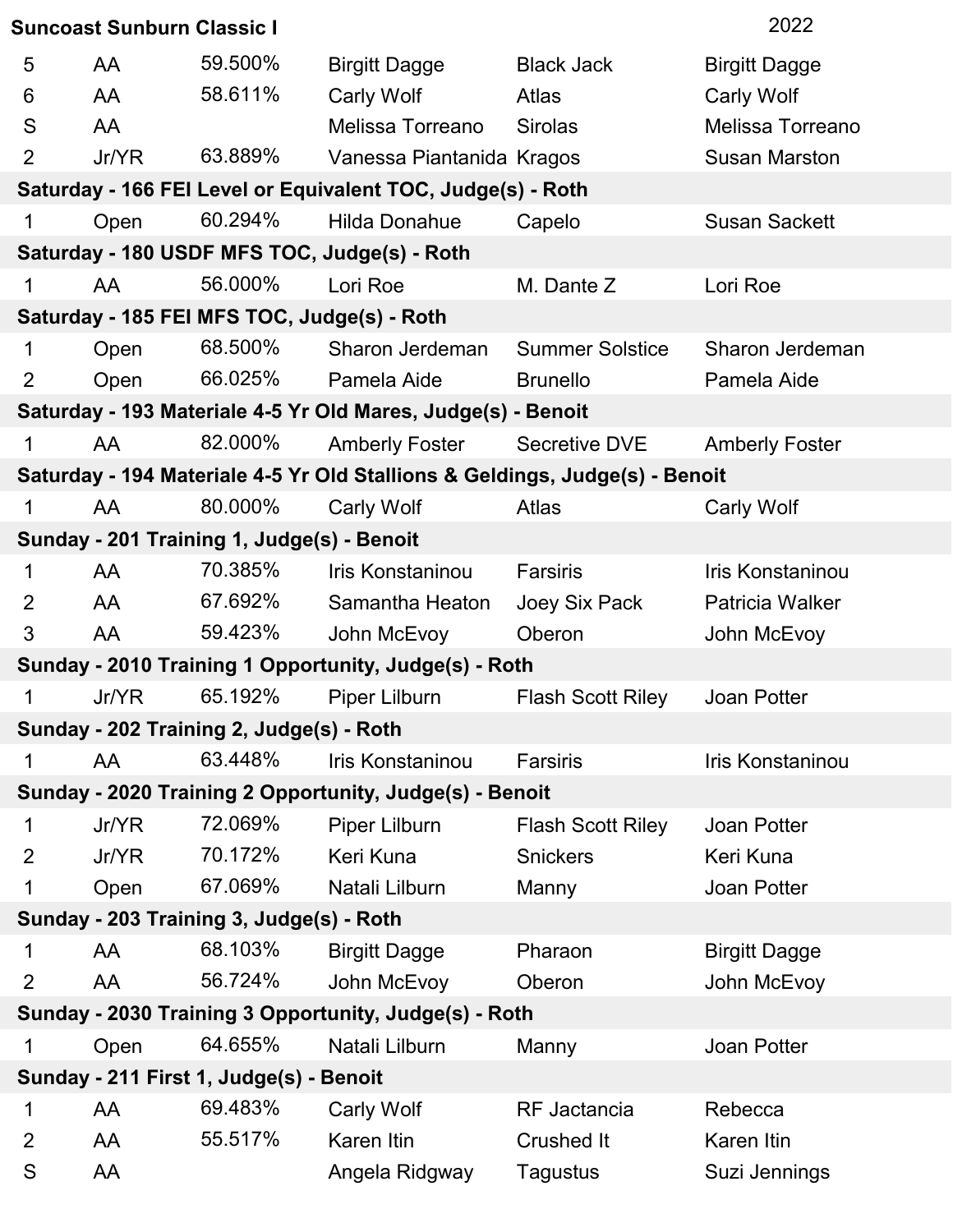| <b>Suncoast Sunburn Classic I</b>                  |                                                   |                                          |                                                    |                                      |                         |  |  |
|----------------------------------------------------|---------------------------------------------------|------------------------------------------|----------------------------------------------------|--------------------------------------|-------------------------|--|--|
| Sunday - 2110 First 1 Opportunity, Judge(s) - Roth |                                                   |                                          |                                                    |                                      |                         |  |  |
| 1                                                  | Open                                              | 59.138%                                  | <b>Amber Adcock</b>                                | <b>American Honey</b>                | <b>Amber Adcock</b>     |  |  |
| Sunday - 212 First 2, Judge(s) - Roth              |                                                   |                                          |                                                    |                                      |                         |  |  |
| 1                                                  | AA                                                | 54.000%                                  | Karen Itin                                         | <b>Crushed It</b>                    | Karen Itin              |  |  |
|                                                    |                                                   | Sunday - 213 First 3, Judge(s) - Benoit  |                                                    |                                      |                         |  |  |
| $\overline{2}$                                     | AA                                                | 69.583%                                  | Melissa Torreano                                   | <b>Sirolas</b>                       | <b>Melissa Torreano</b> |  |  |
| 3                                                  | AA                                                | 67.639%                                  | <b>Carly Wolf</b>                                  | <b>RF</b> Jactancia                  | Rebecca                 |  |  |
| 1                                                  | Open                                              | 70.139%                                  | Lisa Travis                                        | <b>Schwalbe NSF</b>                  | <b>Diane Scott</b>      |  |  |
|                                                    |                                                   |                                          | Sunday - 22 Intro B Opportunity, Judge(s) - Roth   |                                      |                         |  |  |
| 1                                                  | Jr/YR                                             | 61.250%                                  | <b>Finley Lilburn</b>                              | <b>Too Cute</b>                      | <b>Hailee Spoor</b>     |  |  |
|                                                    |                                                   | Sunday - 221 Second 1, Judge(s) - Roth   |                                                    |                                      |                         |  |  |
| $\overline{2}$                                     | AA                                                | 59.595%                                  | Nancy Donaruma                                     | Pregonero XL                         | Nancy Donaruma          |  |  |
| 1                                                  | Open                                              | 60.541%                                  | Devin Belt                                         | <b>Clean Getaway</b>                 | Devin Belt              |  |  |
|                                                    |                                                   | Sunday - 222 Second 2, Judge(s) - Benoit |                                                    |                                      |                         |  |  |
| S                                                  | AA                                                |                                          | Angela Ridgway                                     | <b>Tagustus</b>                      | Suzi Jennings           |  |  |
| 1                                                  | Open                                              | 63.415%                                  | Devin Belt                                         | <b>Clean Getaway</b>                 | Devin Belt              |  |  |
|                                                    |                                                   | Sunday - 223 Second 3, Judge(s) - Roth   |                                                    |                                      |                         |  |  |
| 1                                                  | AA                                                | 73.690%                                  | Melissa Torreano                                   | Alice In Wonderland Melissa Torreano |                         |  |  |
|                                                    |                                                   |                                          | Sunday - 23 Intro C Opportunity, Judge(s) - Benoit |                                      |                         |  |  |
| $\mathbf{1}$                                       | AA                                                | 73.250%                                  | <b>Taylor Haskin</b>                               | Joey Sixpack                         | Patricia Walker         |  |  |
| Ε                                                  | Jr/YR                                             |                                          | <b>Finley Lilburn</b>                              | <b>Too Cute</b>                      | <b>Hailee Spoor</b>     |  |  |
|                                                    |                                                   | Sunday - 231 Third 1, Judge(s) - Benoit  |                                                    |                                      |                         |  |  |
| 1                                                  | Open                                              | 61.351%                                  | Suzi Jennings                                      | Serrat MOR                           | Nancy Donaruma          |  |  |
|                                                    |                                                   | Sunday - 232 Third 2, Judge(s) - Roth    |                                                    |                                      |                         |  |  |
| 1                                                  | Open                                              | 66.711%                                  | Suzi Jennings                                      | <b>Serrat MOR</b>                    | Nancy Donaruma          |  |  |
|                                                    |                                                   | Sunday - 233 Third 3, Judge(s) - Benoit  |                                                    |                                      |                         |  |  |
| $\mathbf 1$                                        | AA                                                | 65.375%                                  | <b>Wendy Mantell</b>                               | Adonis                               | <b>Wendy Mantell</b>    |  |  |
| $\overline{2}$                                     | AA                                                | 63.375%                                  | <b>Birgitt Dagge</b>                               | <b>Black Jack</b>                    | <b>Birgitt Dagge</b>    |  |  |
| Sunday - 241 Fourth 1, Judge(s) - Benoit           |                                                   |                                          |                                                    |                                      |                         |  |  |
| $\mathbf 1$                                        | AA                                                | 63.462%                                  | Lori Roe                                           | M. Dante Z                           | Lori Roe                |  |  |
| Sunday - 243 Fourth 3, Judge(s) - Roth             |                                                   |                                          |                                                    |                                      |                         |  |  |
| 1                                                  | Open                                              | 59.028%                                  | Pamela Aide                                        | <b>Satisfaction HW</b>               | Pamela Aide             |  |  |
| Sunday - 250 FEI Prix St. Georges, Judge(s) - Roth |                                                   |                                          |                                                    |                                      |                         |  |  |
| $\overline{2}$                                     | AA                                                | 53.971%                                  | <b>Deborah Sacks</b>                               | SRF Mack the Knife Devon Pomeroy     |                         |  |  |
| 1                                                  | Open                                              | 62.500%                                  | <b>Hilda Donahue</b>                               | Capelo                               | <b>Susan Sackett</b>    |  |  |
|                                                    | Sunday - 252 FEI Intermediate II, Judge(s) - Roth |                                          |                                                    |                                      |                         |  |  |
| 1                                                  | AA                                                | 59.265%                                  | <b>Birgitt Dagge</b>                               | Laxwell                              | <b>Birgitt Dagge</b>    |  |  |